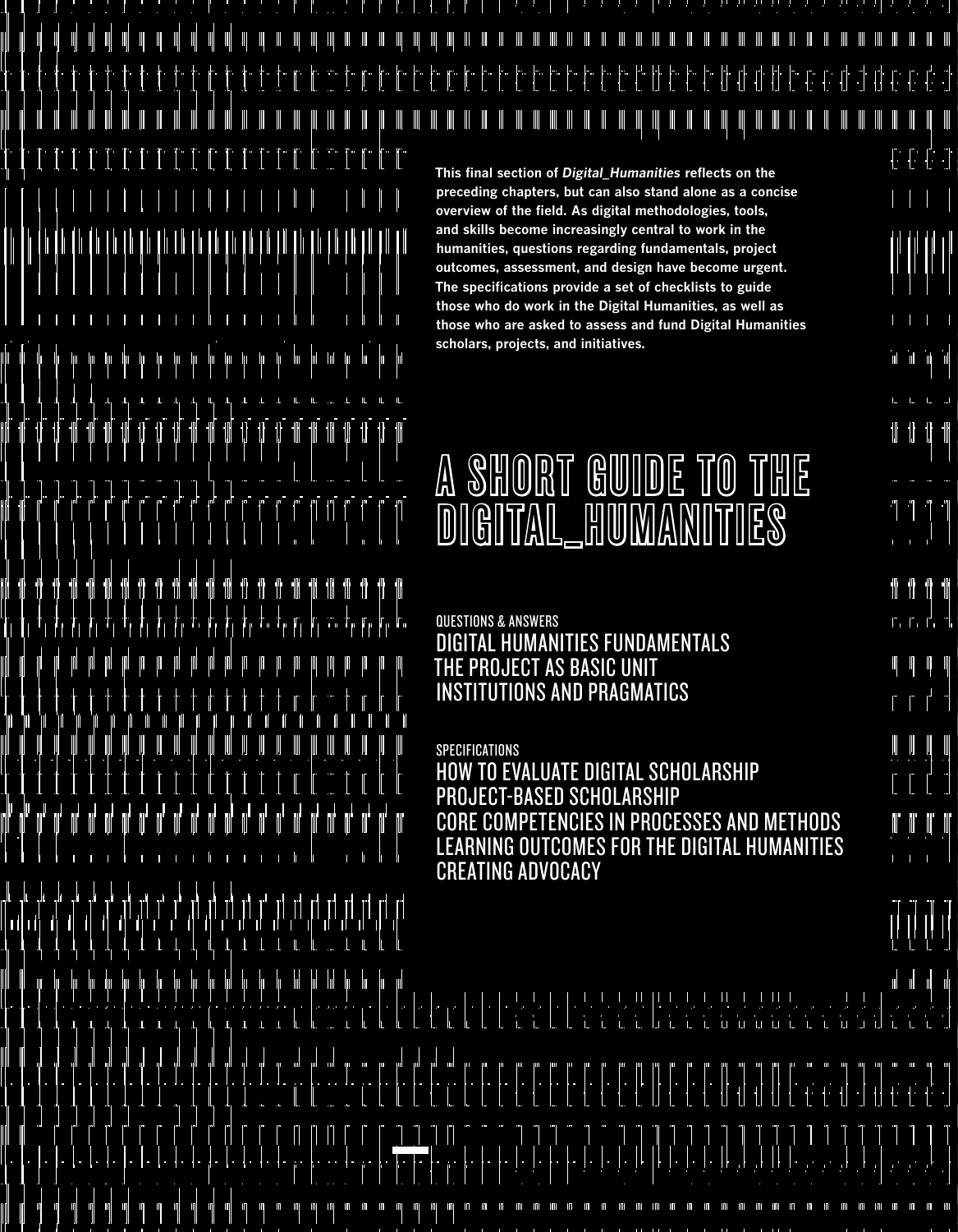# QUESTIONS & ANSWERS 1 DIGITAL HUMANITIES FUNDAMENTALS

## **What is the Digital Humanities?**

Digital Humanities refers to new modes of scholarship and institutional units for collaborative, transdisciplinary, and computationally engaged research, teaching, and publication.

Digital Humanities is less a unified field than an array of convergent practices that explore a universe in which print is no longer the primary medium in which knowledge is produced and disseminated.

Digital tools, techniques, and media have expanded traditional concepts of knowledge in the arts, humanities and social sciences, but Digital Humanities is not solely "about" the digital (in the sense of limiting its scope to the study of digital culture). Nor is Digital Humanities only "about" the humanities as traditionally understood since it argues for a remapping of traditional practices. Rather, Digital Humanities is defined by the opportunities and challenges that arise from the conjunction of the term *digital* with the term *humanities* to form a new collective singular.

The opportunities include redrawing the boundary lines among the humanities, the social sciences, the arts, and the natural sciences; expanding the audience and social impact of scholarship in the humanities; developing new forms of inquiry and knowledge production and reinvigorating ones that have fallen by the wayside; training future generations of humanists through hands-on, project-based learning as a complement to classroom-based learning; and developing practices that expand the scope, enhance the quality, and increase the visibility of humanistic research.

The challenges include addressing fundamental questions such as: How can skills traditionally used in the humanities be reshaped in multimedia terms? How and by whom will the contours of cultural and historical memory be defined in the digital era? How might practices such as digital storytelling coincide with or diverge from oral or print-based storytelling? What is the place of *humanitas* in a networked world?

## **What defines the Digital Humanities now?**

The computational era has been underway since World War II, but after the advent of personal computing, the World Wide Web, mobile communication, and social media, the digital revolution entered a new phase, giving rise to a vastly expanded, globalized public sphere and to transformed possibilities for knowledge creation and dissemination.

Building on the first generation of computational humanities work, more recent Digital Humanities activity seeks to revitalize liberal arts traditions in the electronically inflected language of the 21st century: a language in which, uprooted from its longstanding paper support, text is increasingly wedded to still and moving images as well as to sound, and supports have become increasingly mobile, open, and extensible.

And the notion of the primacy of text itself is being challenged. Whereas the initial waves of computational humanities concentrated on everything from word frequency studies and textual analysis (classification systems, mark-up, encoding) to hypertext editing and textual database construction, contemporary Digital Humanities marks a move beyond a privileging of the textual, emphasizing graphical methods of knowledge production and organization, design as an integral component of research, transmedia crisscrossings, and an expanded concept of the sensorium of humanistic knowledge. It is also characterized by an intensified focus on the building of transferrable tools, environments, and platforms for collaborative scholarly work and by an emphasis upon curation as a defining feature of scholarly practice.

# **What isn't the Digital Humanities?**

The mere use of digital tools for the purpose of humanistic research and communication does not qualify as Digital Humanities. Nor, as already noted, is Digital Humanities to be understood as the study of digital artifacts, new media, or contemporary culture in place of physical artifacts, old media, or historical culture.

On the contrary, Digital Humanities understands its object of study as the entire human record, from prehistory to the present. This is why fields such as classics and archaeology have played just as important a role in the development of Digital Humanities as has, for example, media studies. This is also why some of the major sectors of Digital Humanities research extend outside the traditional core of the humanities to embrace quantitative methods from the social and natural sciences as well as techniques and modes of thinking from the arts.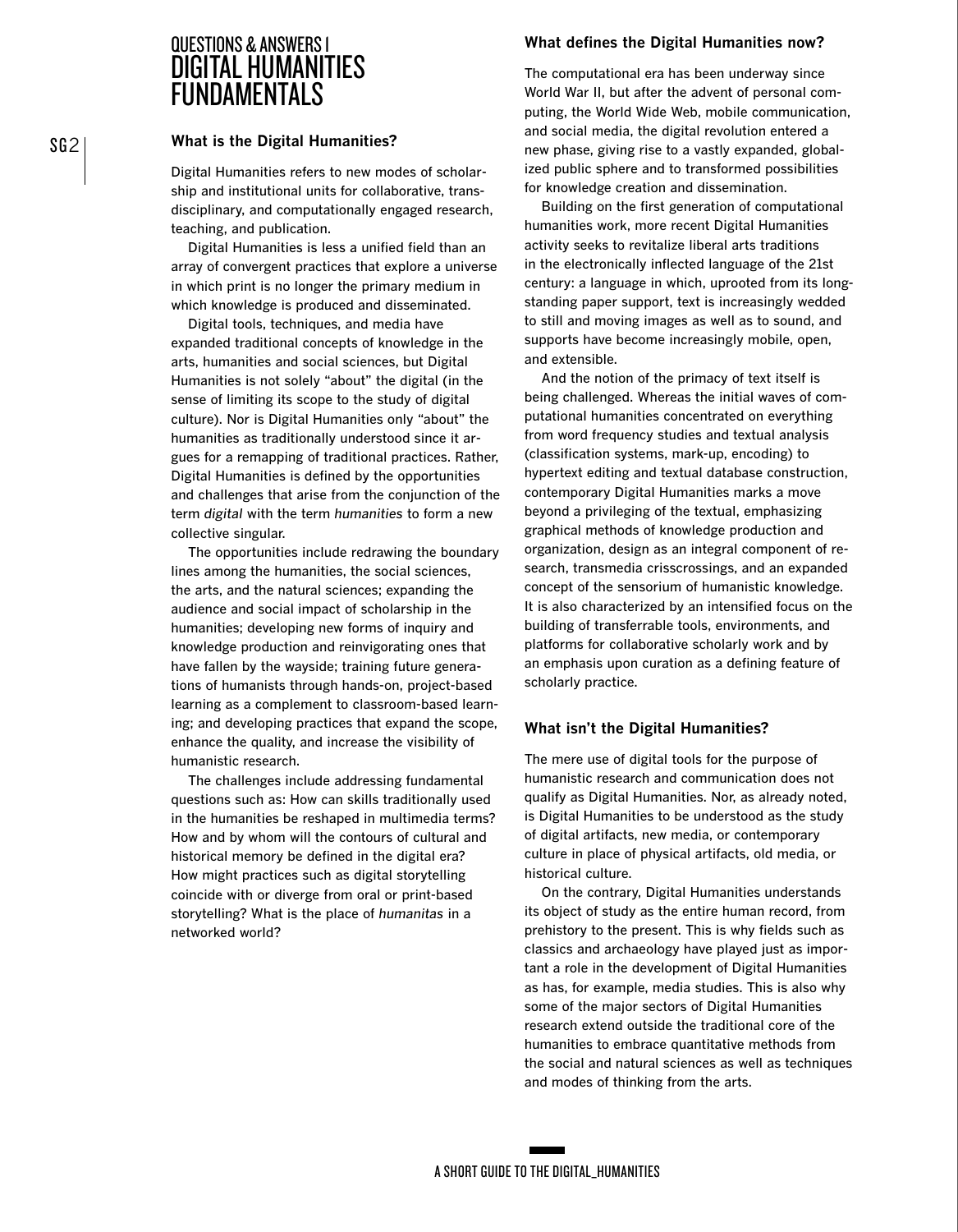#### **Where does the Digital Humanities come from?**

The roots of computational work in the humanities stretch back to 1949 when the Jesuit scholar Roberto Busa, working in collaboration with IBM, undertook the creation of an automated approach to his vast *Index Thomisticus,* a computer-generated concordance to the writings of Thomas Aquinas. By means of such early uses of mainframe computers to automate tasks such as word-searching, sorting, counting, and listing, scholars could process textual corpora on a scale unthinkable with prior methods that relied on handwritten or typed index cards. Other early projects included the debut, in 1966, of *Computers and the Humanities*, the first specialized journal in the field. Seven years later, the Association for Literary and Linguistic Computing (ALLC) was founded, with the Association for Computers and the Humanities (ACH) following in 1978.

By the mid-1980s computational methods for linguistic analysis had become widespread enough that protocols for tagging digital texts were needed. This spurred the development of the Text Encoding Initiative (TEI). This important undertaking reshaped the field of electronic textual scholarship and led subsequent digital editing to be carried out in Extensible Markup Language (XML), the tag scheme of which TEI is a specialized subset. The first humanities-based experiments with database structures and hypertextual editing structured around links and nodes (rather than the linear conventions of print) date from this period, as do the many pilot projects in computational humanities in the United States sponsored by the National Endowment for the Humanities and other agencies, organizations, and foundations.

## **How do the Web and other networks affect the Digital Humanities?**

As this revolution in protocols was taking place, the explosion of personal computing in the mid-1980s combined with the advent of the World Wide Web a decade later gave rise to a new generation of Digital Humanities work that was less text-centered and more design-driven. The desktop environment—with its graphical user interface, real-time WYSIWYG toolkit, and evolution from command lines to icons and window-based frames—not only vastly expanded the corpus of born-digital documents but also ushered in the gradual integration of audio, video, and graphics.

This integration has matured over the past decades and given Web culture its profoundly multimedial character. It also favored the enhancement of models of sharing, co-creation, publication, and community-building that have situated the Web at the center of contemporary social debates and

socio-economic processes. The concept of the Web as a public sphere that extends the physical public spaces of contemporary life has, of course, been intensified thanks to smartphones, tablets, and other ubiquitous and pervasive computing and media devices.

#### **What is ahead for the Digital Humanities?**

Contemporary Digital Humanities stands not in opposition to the past, but on its shoulders. It honors the pioneering labors carried out over the past seven decades in the form of statistical processing (computational linguistics), linking (hypertext), modeling (architectural and visual displays), the creation of structured data (XML), and iterative editing and version control (for critical editions as well as analysis and creative practices), even as it seeks to move beyond repository building and editing to new synthetic practices. It is inspired by the same core conviction that animated computational humanities and early Digital Humanities pioneers: the conviction that computational tools have the potential to transform the content, scope, methodologies, and audience of humanistic inquiry.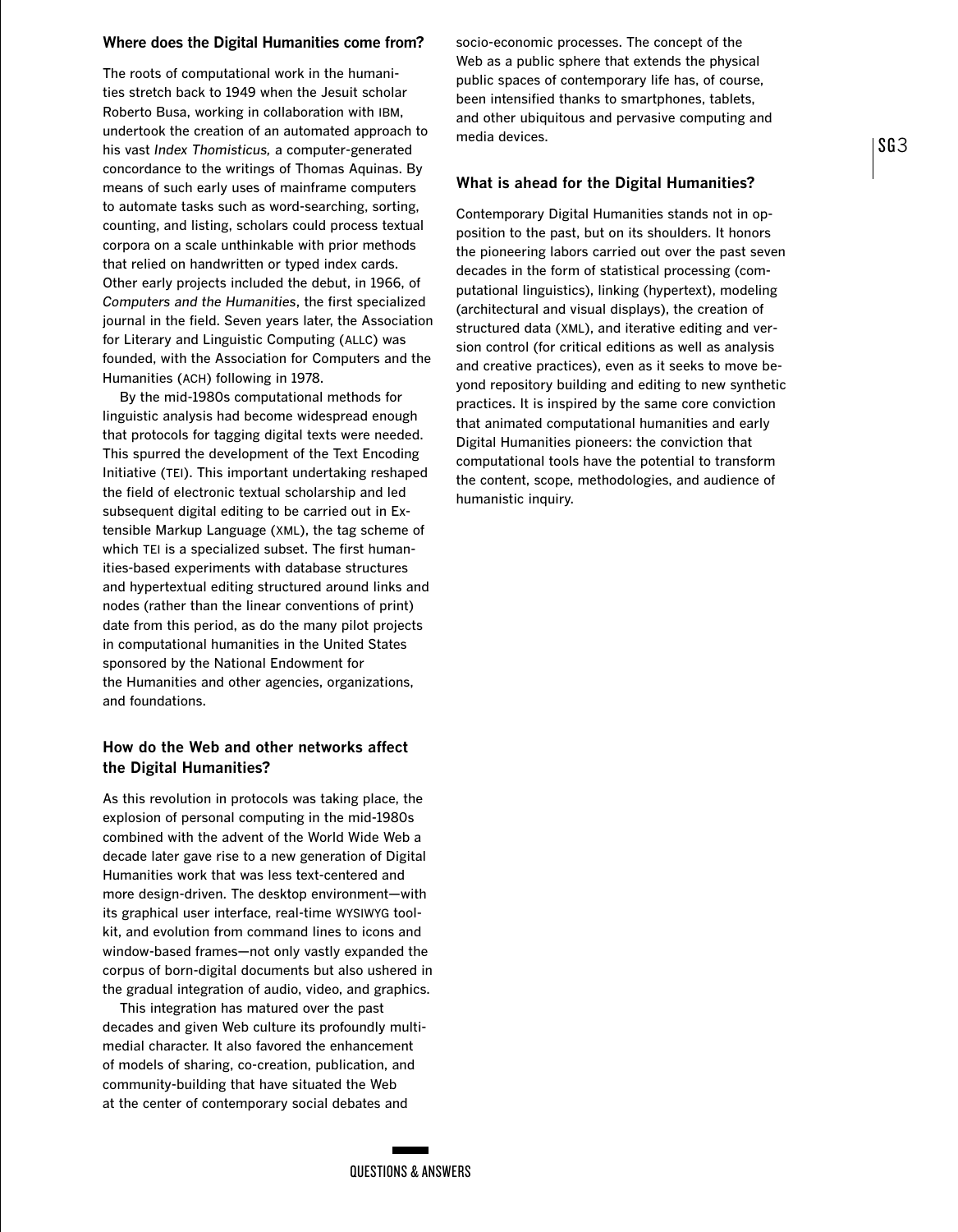# QUESTIONS & ANSWERS 2 THE PROJECT AS BASIC UNIT

#### **Why projects?**

Projects are both nouns and verbs: A project is a kind of scholarship that requires design, management, negotiation, and collaboration. It is also scholarship that projects, in the sense of futurity, as something which is not yet. Projects are often pursued in teams, with collaborators bringing complementary skill-sets and interests to conceptualize the research questions being investigated and design possible trajectories for them to be answered. Hence, projects are projective, involving iterative processes and many dimensions of coordination, experimentation, and production.

# **Who is involved in Digital Humanities projects?**

Digital Humanities projects typically involve multiple circles of researchers, from faculty and staff to students and community partners. A project's complexity and scale generally implies the involvement of multiple strata of personnel from within and across institutions of learning.

Projects can involve partner institutions such as museums, libraries, and archives as well as members of the community, alumni, and members of interested virtual networks such as collectors, amateur historians, and the like.

Partnerships with corporations, in particular media and technology companies, are also possible, with a caveat that corporate and academic cultures may be different in their goals and values.

## **How are Digital Humanities projects organized?**

Projects are usually faculty-, staff-, or studentinitiated. They are often built around a research question and/or a university collection or archival repository. Many take place outside the classroom; others involve a research project that is anchored in a recurring course.

A Principal Investigator (or, PI), co-PIs, project advisors, staff, interns, and students are all part of the project team. It is the responsibility of the PI to organize the project team, establish timelines for deliverables, and assess the project at each stage of development.

# **What is the difference between Digital Humanities projects and Big Humanities projects?**

Digital Humanities projects come in all sizes: big, medium, and small. Some of the defining early Digital Humanities projects, however, as well as prominent contemporary work have assumed the form of Big Humanities projects, which are realized over many years, with many contributors, developers, and funders involved at various stages of development. Big Humanities projects are built along the lines of Big Science. They involve large-scale, long-term, team-based initiatives that build big pictures out of the tesserae of expert knowledge. The researchers and team members, from historians to technologists to designers, may number in the hundreds.

Little or "lowercase" Digital Humanities projects are typically carried out by individuals or small teams in consultation with experienced staff. As standard platforms and protocols have emerged, editing, exhibit-building, network analysis, and repository development require less one-off investment.

The bulk of Digital Humanities projects fall in between the two ends of the spectrum.

# **How is the Digital Humanities continuous with traditional forms of research and teaching in the humanities?**

Like traditional humanities-based research and teaching, Digital Humanities work involves practices of analysis, critique, and interpretation; editing and annotation; historical research and contextualization. It examines the formal and historical properties of works of the imagination, the interplay of self and society, the history of ideas and of material culture. It attends to qualitative and non-quantifiable features of the human experience: complexity, ambiguity, medium specificity, and subjectivity. It builds on traditional approaches to the study, preservation, and classification of cultural corpora.

Though the range of media with which Digital Humanities works extends beyond the textual, its core commitments harmonize with the long-standing values of the humanistic tradition: the pursuit of analytical acuity and clarity, the making of effective arguments, the rigorous use of evidence, and communicative expressivity and efficacy. Digital Humanities then melds hands-on work with vastly expanded data sets, across media and through new couplings of the digital and the physical, resulting in definitions of and engagements with knowledge that encompass the entire human sensorium.

Both the traditional classroom and solitary study remain key features in the landscape of Digital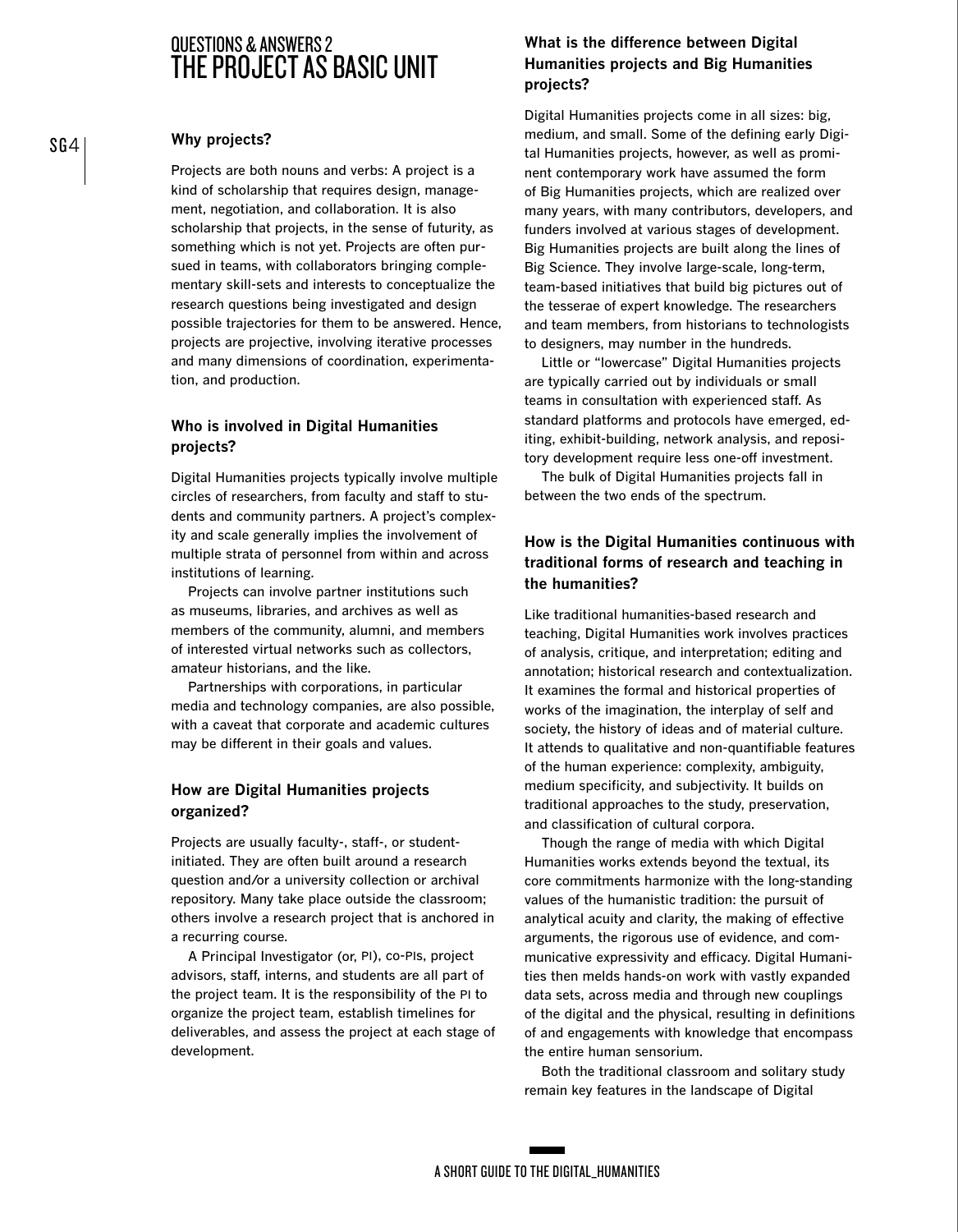Humanities learning. At the same time, many precedents for collaborative work in communities of letters and knowledge networks are enhanced by digital platforms in a fabric animated by opportunities for hands-on, project-based learning. Since antiquity, the dominant models of humanistic inquiry have favored an understanding of intellectual labor as solitary and contemplative, cut off from—and even superior to—manual labor and the realm of making or doing. Digital Humanities re-embeds these models in an augmented model of pedagogy that emphasizes learning through making and doing, whether on the level of the individual or the group.

# **How is the Digital Humanities discontinuous with traditional forms of research and teaching in the humanities?**

For nearly six centuries, humanistic models of knowledge have been shaped by the power of print as the primary medium of knowledge production and dissemination. Rather than rejecting print culture or embracing the simple pouring of print models into digital molds, Digital Humanities is engaged in developing print-plus and post-print models of knowledge. Both involve more than an updating of the knowledge delivery system. They entail the cognitive and epistemological reshaping of humanistic fields as a function of the affordances provided by the digital with respect to print. They also respect the increasing role teamwork and collaboration play in humanities research and training.

# **How does the Digital Humanities function in the print-plus era?**

Print typically offers a single viewing angle, linear organization, a research output characterized by finitude and stability, and a scale of documentation and argumentation that has to respect the physical proportions of the book. The digital print-plus era, in contrast, allows for toggling back and forth between multiple views of the same materials. It allows for fluid scale shifts, for "zooming" from the macro- to the micro-level, and for the interweaving of data sets (such as source materials, notes, and correspondence) into research outputs. The screens and augmented spaces of the print-plus era allow for the faceting, filtering, and versioning of corpora; for the coexistence of multiple pathways within a single repository; for multilinear forms of argument. It is extensible in the double sense of allowing for seemingly unlimited scale and of being process- rather than product-based. When a book goes to print, it stabilizes in an edition that has to be reissued in order to be revised; a digital artifact can be altered

or revised on a rewritable substrate that supports rapid refresh rates. The same digital artifact can lead multiple lives on multiple platforms, with multiple authors. It can undergo remixing by others before, during, and after its "completion."

## **How are Digital Humanities projects funded and sustained?**

Because they cross over boundaries between disciplines; between theoretical and applied knowledge; and among the humanities, library science, information technology, and design, Digital Humanities projects typically require support structures that cut across conventional department and school organizational lines. Private foundations, public granting agencies, and industry partners have all provided monies for projects at every scale.

Funding for research in the humanities is far more limited than in the science and engineering fields, but the scope and innovative character of the Digital Humanities have led many projects to successfully garner external funding. In order to attract and sustain such funding, it has proven essential for projects to receive internal support during a period of incubation so that they may prove their worth by successfully reaching an initial set of benchmarks.

Sustaining such projects requires that faculty and students who assume leadership positions need the support and recognition that this work is a combination of research, teaching, and service.

# **What are the prevailing crediting and attribution conventions and authorship models for Digital Humanities projects?**

Traditional authorship and crediting practices in the humanities are based on single authorship. Although practices of attribution are still fluid in the Digital Humanities community, the emerging model recognizes that many, if not most, Digital Humanities projects are analogous either to natural science laboratory projects or to the collaborative attribution system used in the performing arts.

No standardized crediting system for Digital Humanities projects has been embraced universally. But the dominant trend is toward the differentiation of roles such as principal investigator, researcher, designer, programmer, modeler, editor, and the like.

questions & answers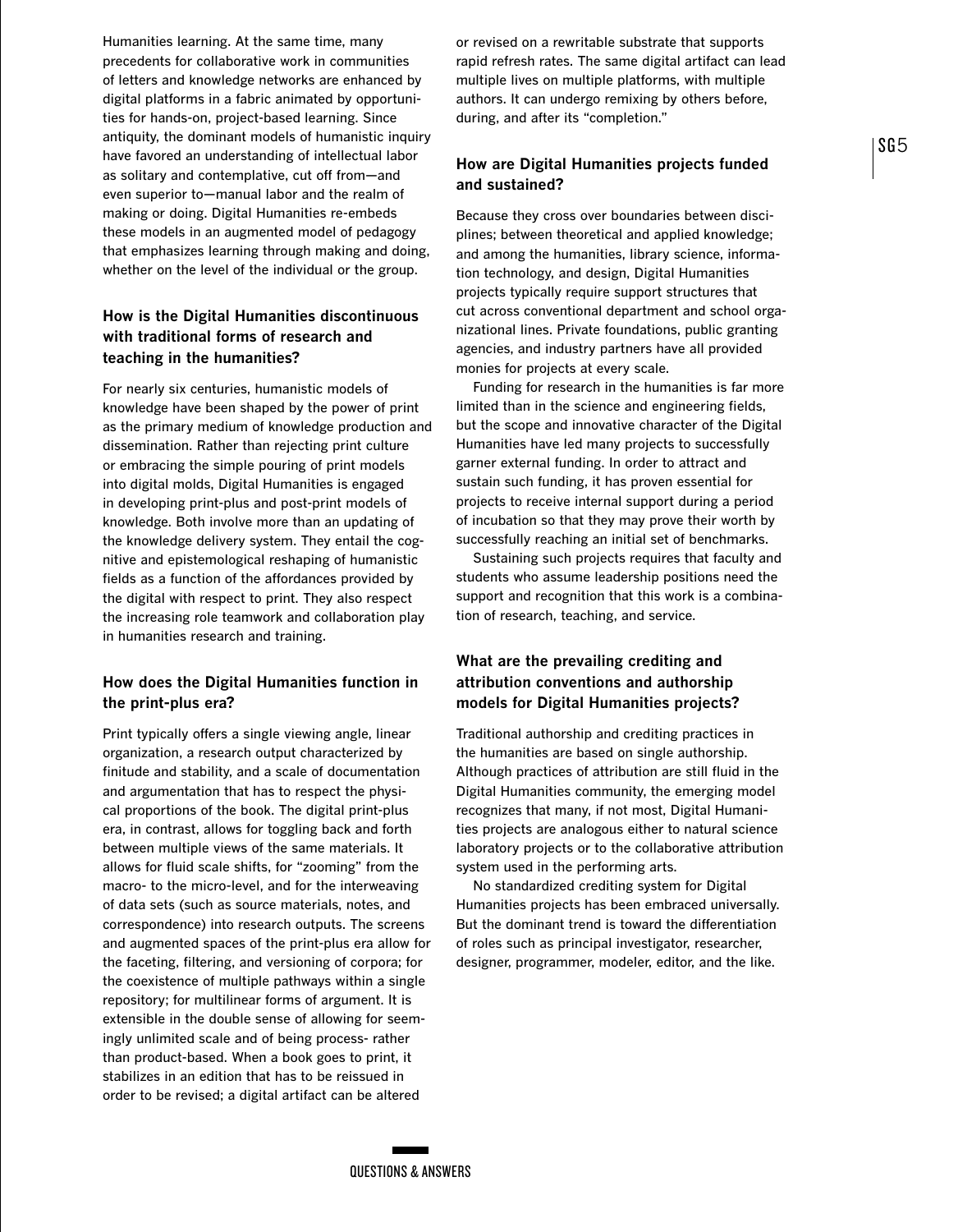# QUESTIONS & ANSWERS 3 INSTITUTIONSANDPRAGMATICs

# **How do Digital Humanities projects interconnect the classroom with libraries, museums, and archives?**

Most colleges and universities have extensive resources for research and study that are underutilized after fulfilling their core research, teaching, and training missions. Contemporary Digital Humanities taps these riches by expanding the concept of the classroom to encompass library, museum, and archival collections, positioning them as central training places via hands-on research in the company of peers.

Much as in a natural science laboratory, students involved in Digital Humanities projects learn by making and doing, working within this extended classroom under the guidance of expert curators, archivists, and researchers, and in the company of peers. Whereas traditional models of humanistic training view the acquisition of skill-sets and disciplinary training as preconditions for the transition to becoming engaged in the creation of original scholarship, Digital Humanities work accelerates this apprenticeship, inserting students into research communities from the start.

# **How can Digital Humanities projects involve inter-university collaboration?**

The scale and scope of many Digital Humanities projects, as well as their ties to physical collections and IT infrastructure needs, make them ideally suited to inter-university collaboration. Projects can be developed and divided up strategically among multiple partner institutions leveraging specific strengths, distributing workloads, sharing the benefits of research outcomes, and building cross-institutional bridges.

Benefits include cost-sharing and enhanced prospects for external funding. But they also transcend the practical sphere: They enable Big Humanities models of research whose outcomes are of potential interest to broad cross-disciplinary and nonspecialist audiences. By involving multiple institutions, such projects contribute to a sense of shared identity and of belonging to a broader research community. They also help to answer endemic student anxieties regarding the practical value of humanities knowledge and research.

# **How can Digital Humanities projects involve expertise outside the academy?**

Many Digital Humanities projects develop entirely within a single college or university. But others require domains of knowledge and forms of expertise that are under- or unrepresented in or lie outside the confines of academic fields. Combining intra- and extramural expertise within well-designed Digital Humanities projects often proves essential to their success. Such approaches include work with communities of collectors and historical associations and the use of crowd-sourcing for the processing, transcription, and annotation of archival documents. Not only can the scope and quality of humanities research benefit from such partnerships, but they also contribute to the creation of a new class of citizen scholars who otherwise would be mere citizen consumers.

# **How can extramural partnerships play a role in developing, supporting, and sustaining Digital Humanities projects?**

The promotion of public knowledge is a core value of the Digital Humanities. Extramural partnerships—whether with professional societies, historical associations, institutions of informal learning (libraries, museums, archives), corporations, or public entities—can extend the reach and impact of humanities research in contemporary society. The most successful partnerships address questions of shared critical interest with research results that rise to the highest standards of scholarly rigor while being conjugated across multiple media platforms in the "language" of the partner institutions through exhibitions, performances, books, Web publications, or other means.

Partnerships can expand the depth and diversity of the talent pool of available participants in a project, broaden a project's potential audience and impact, and, as with inter-university collaborations, help to solidify short- and long-term financial sustainability.

# **How can educational institutions support Digital Humanities research?**

Digital Humanities research projects require fluid boundary lines among academic departments and institutional units. Because the projects are often team-based and imply merged models of theoretical and applied knowledge across the traditionally separated domains of "research," "teaching," and "service," elements such as design facilities, information systems, multimedia production, IT work, and collections-based research are not mere "supports,"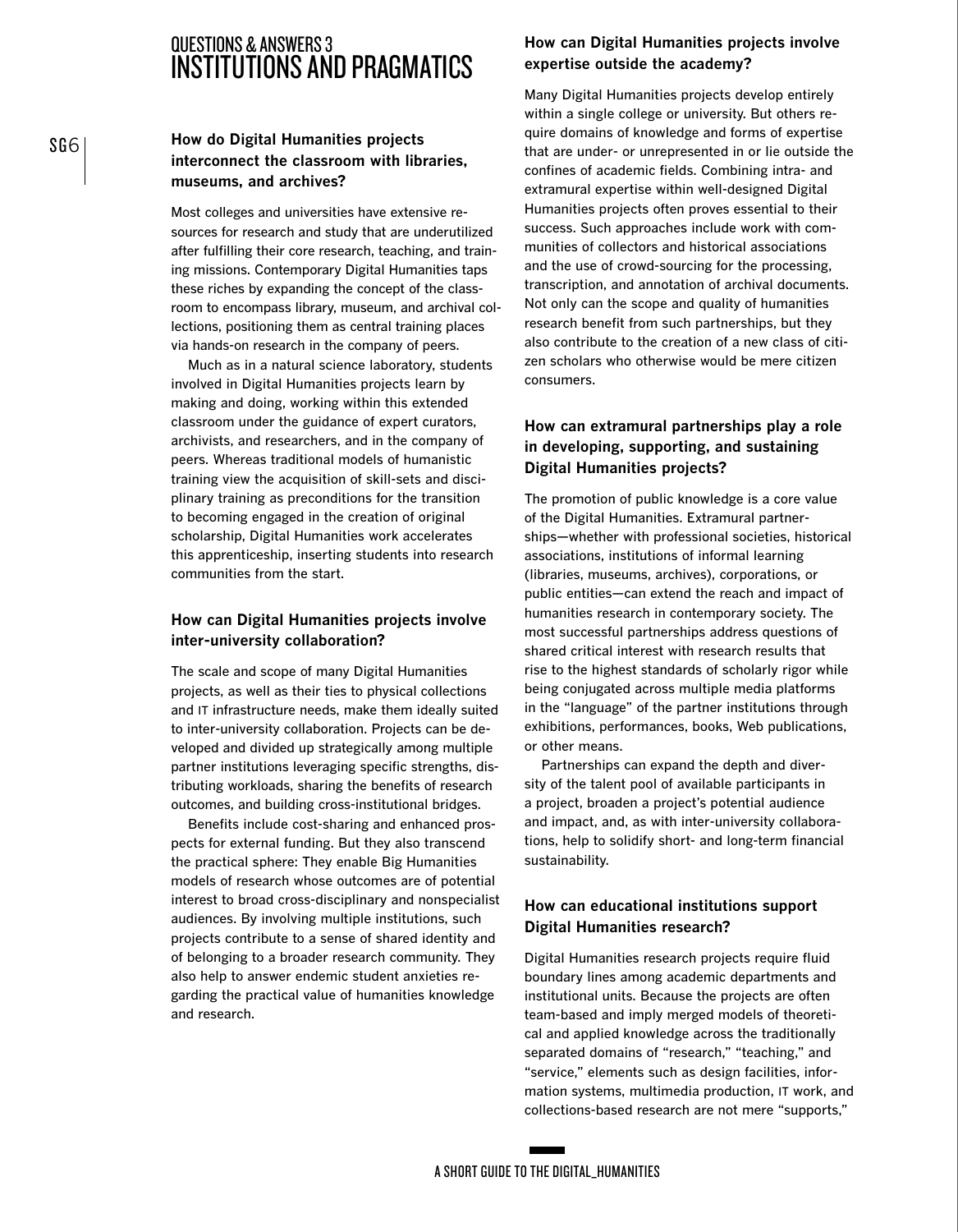but rather integral features of project design and execution.

In addition to promoting a culture where such boundary lines do not stand in the way of innovation, institutions must embrace co-teaching as a standard feature of the new landscape of the humanities, rather than penalizing it as a form of work reduction. Co-creation must be seen as a legitimate form of scholarly and student intellectual labor, complementary to traditional forms of output. The easing of access and use-restrictions on museum, archive, and library special collections represents a key precondition to the creation of an expanded, hands-on classroom, and serves open-access models equating preservation with proliferation, rather than restricted control.

College and university legal offices must be careful not to interpret copyright restrictions narrowly out of an unwillingness to broker hypothetical risks. Fair use needs to be understood in the broadest possible sense in order not to shackle Digital Humanities research. College- and university-based collections need to be shared with the research community as freely as possible.

Last but not least, institutions of higher learning must promote and foster a less risk-averse culture in the humanities disciplines: a culture where, as in the sciences, "failure" would be accepted as a productive outcome when undertaking innovative, speculative work. Differentiating between productive forms of failure and poor research is essential to promoting research communities where innovation is a core value.

# **What are the institutional niches that best support Digital Humanities projects?**

Digital Humanities projects have generally flourished less within single departments, schools or institutional units, than across such structures. Even humanities research centers, built to house and support the research of individual scholars, have not always proven to be the ideal home—although some have successfully reshaped their policies, funding models, and physical infrastructure to support collaborative Digital Humanities work.

More typically, Digital Humanities has thrived in independent, free-standing laboratories or centers where there exists a community of scholars (humanists and non-humanists alike), staff members, curators, and students interested in the shared exploration of innovative models of scholarship. Such environments are best envisaged as a hybrid of making, thinking, and play spaces, combining computational facilities; digital imaging, sound, and video production facilities; and meeting and exhibition spaces.

# **How can institutions assess the scale of investment and expectation for Digital Humanities projects appropriate to them?**

Projects come in all sizes. There is no inherent reason why a large project cannot be undertaken by a small institution or a small project by a large institution. Nor is there any inherent reason why individual scholars cannot undertake large-scale collaborations among multiple colleges or universities.

So there is no single formula for success. The scale and form that Digital Humanities projects take must be dictated by thoughtful project design combining research questions, ambitions, and anticipated outputs—as well as the available logistical, personnel, and financial resources. Much as in the laboratory sciences, this implies a balance between pragmatic vision and entrepreneurial initiative.

# **How can peers and academic leaders assess Digital Humanities projects?**

Metrics for evaluating the quality and impact of Digital Humanities projects combine traditional assessment methods in the humanities with new factors. Peer review remains fundamental to processes of assessment, but now draws as much from the community of leading Digital Humanities practitioners as from field-based peers. A less risk-averse culture is the prerequisite for a more innovation- and experimentation-driven model of the Digital Humanities to take hold.

In addition to traditional peer-based criteria, some assessment tools that have a long history in the natural and social sciences may become relevant to humanities fields: citations, grant-writing success, public impact, and the like. It should be noted that variations in the sizes of fields make caution essential in the use of quantitative tools; otherwise they will provide very crude, and possibly misleading, measures of importance or impact. Original scholarship and intellectual rigor remain the essence of Digital Humanities work.

Traditional print-based metrics of productivity are already being eclipsed by the realities of print-plus and digital publishing, so expectations of productivity must encompass multiple media, different formats, and variable scales of contributions to knowledge. In other words, the media and technologies in which intellectual work is realized matter as much as its "content." This means that the "work" is not just the content but, rather, *everything*: the environment that has been designed for the work's performance and publication; the interface and data structures, the back-end database, and the code that enables multiple forms of audience engagement. All of these matter in assessments of quality and rigor.

SG SG7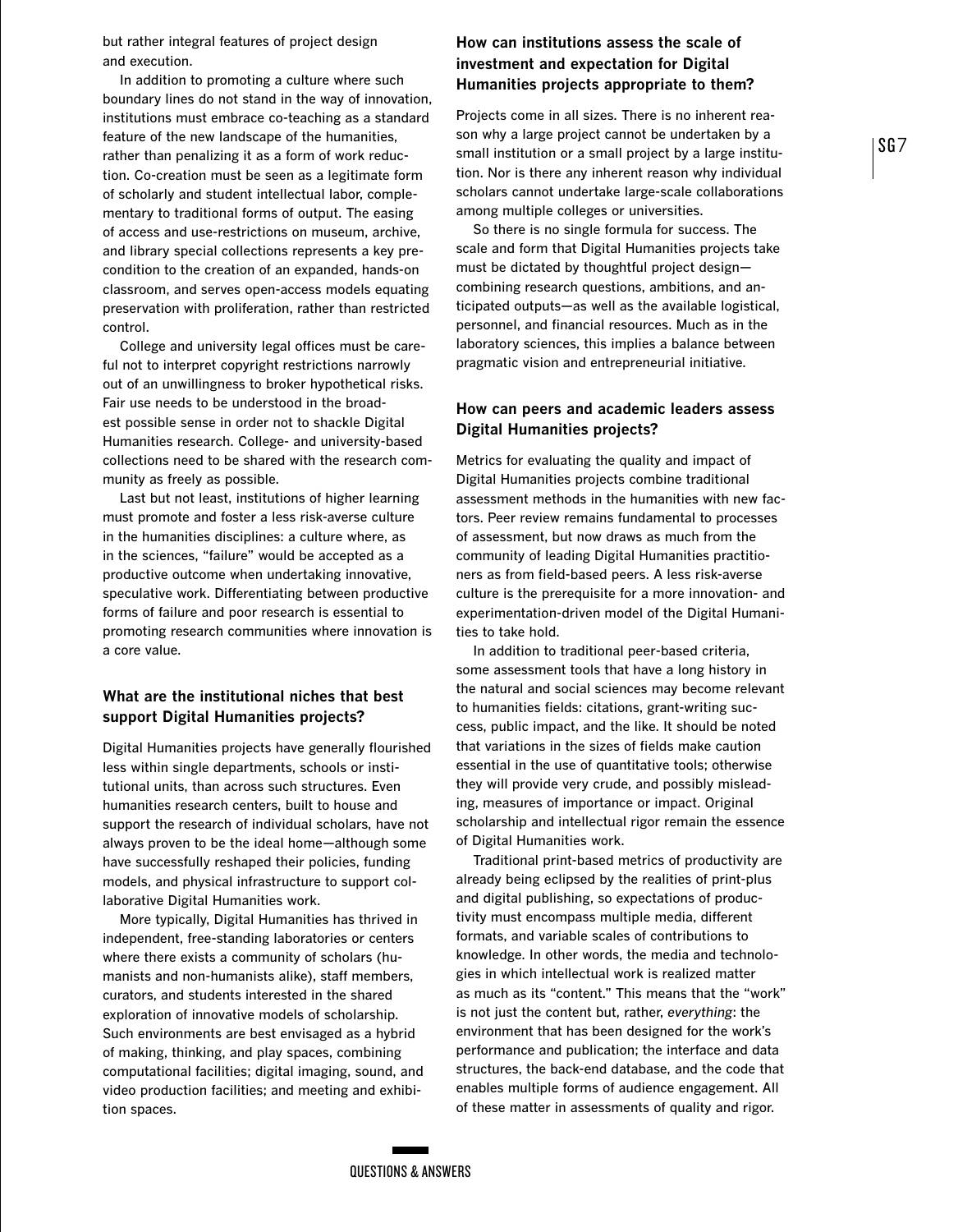# SPECIFICATION 1 How to Evaluate Digital **SCHOLARSHIP**

This text provides a set of guidelines for the evaluation of digital scholarship in the humanities, social sciences, arts, and related disciplines. The guidelines are aimed, foremost, at academic review committees, chairs, deans, and provosts who want to know how to assess and evaluate digital scholarship in the hiring, tenure, and promotion process. The list is also intended to inform the development of institution-wide policies for supporting and evaluating scholarship and creative work that reflects traditional values while incorporating specific understandings of new platforms and formats.

#### **Fundamentals for initial review**

The work must be evaluated in the medium in which it was produced and published. If it is a website, that means viewing it in a browser with the appropriate plug-ins necessary for the site to work. If it is a virtual simulation model, that may mean going to a laboratory outfitted with the necessary software and projection systems to view the model. Work that is time-based such as videos—will often be represented by stills, but reviewers also need to devote attention to clips in order to fully evaluate the work. The same can be said for interface development, since still images cannot fully demonstrate the interactive nature of interface research. Authors of digital works should provide a list of system requirements (both hardware and software, including compatible browsers, versions, and plug-ins) for viewing the work. It is incumbent upon academic personnel offices to verify that the appropriate technologies are available and installed on the systems that will be used by the reviewers before they evaluate the digital work.

#### **Crediting**

Digital projects are often collaborative in nature, involving teams of scholars who work together in different venues over various periods of time. Authors of digital works should provide a clear articulation of the role or roles that they have played in the genesis, development, and execution of the digital project. It is impractical—if not impossible—to separate out every micro-contribution made by team members since digital projects are often synergistic, iterative, experimental, and even dynamically generated through ongoing collaborations. Nevertheless, authors should indicate the roles that they played (and time commitments) at each phase of the project development.

Who conceptualized the project and designed the initial specifications (functional and technical)? Who created the mock-ups? Who wrote the grant proposals or secured the funding that supported the project? What role did each contributor play in the development and execution of the project? Who authored the content? Who decided how that content would be accessed, displayed, and stored? What is the "public face" of the project and who represents it and how?

#### **Intellectual rigor**

Digital projects vary tremendously and may not "look" like traditional academic scholarship; at the same time, scholarly rigor must be assessed by examining how the work contributes to and advances the state of knowledge in a given field or fields. What is the nature of the new knowledge created? What is the methodology used to create this knowledge? It is important for review committees to recognize that new knowledge is not just new content but also new ways of organizing, classifying, and interacting with content. This means that part of the intellectual contribution of a digital project is the design of the interface, the database, and the code, all of which govern the form of the content. Digital scholars are not only in the position of doing original research but also of inventing new scholarly platforms. Five hundred years of print have so fully naturalized the "look" of knowledge that it may be difficult for reviewers to fully understand these new forms of documentation and the intellectual effort that goes into developing them. This is the dual burden—and the dual opportunity—for creativity in the digital domain.

#### **Crossing research, teaching, and service**

Digital projects almost always have multiple applications and uses that enhance research, teaching, and service. Digital research projects can make transformative contributions in the classroom and sometimes even have an impact on the public-at-large. This ripple effect should not be diminished. Review committees need to be attentive to colleagues who dismiss the research contributions of digital work by cavalierly characterizing it as a mere "tool" for teaching or service. Tools shape knowledge, and knowledge shapes tools. But it is also important that review committees focus on the research contributions of the digital work by asking questions such as the following: How is the work engaged with a problem specific to a scholarly discipline or group of disciplines? How does the work reframe that problem or contribute to a new way of understanding the problem? How does the work advance an argument through both the content and the way the content is presented? How is the design of the platform an argument? To answer this last question, review committees might ask for documentation describing the development process and design of the platform or software, such as database schemata, interface designs, modules of code (and explanations of what they do), as well as sample data types. If the project is, in fact, primarily for teaching, how has it transformed the learning environment? What contributions has it made to learning and how have these contributions been assessed?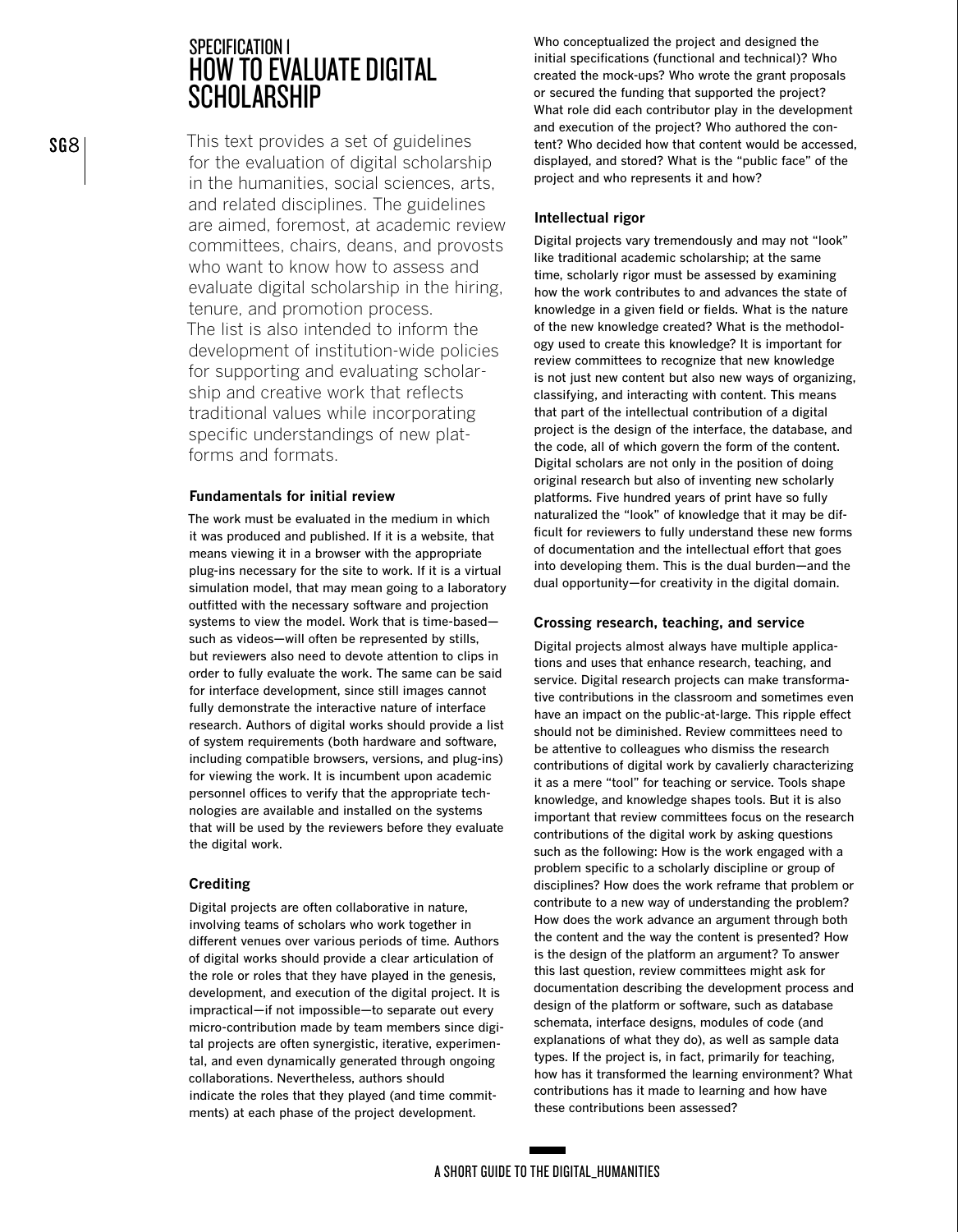#### **Peer review**

Digital projects should be peer-reviewed by scholars in fields who are able to assess the project's contribution to knowledge and situate it within the relevant intellectual landscape. Peer review can happen formally through letters of solicitation but can also be assessed through online forums, citations, and discussions in scholarly venues, by grants received from foundations and other sources of funding, and through public presentations of the project at conferences and symposia. Has the project given rise to publications in peer-reviewed journals or won prizes by professional associations? How does it measure up to comparable projects in the field that use or develop similar technologies or similar kinds of data? Finally, grants received are often significant indicators of peer review. It is important that reviewers familiarize themselves with grant organizations across schools and disciplines, including the humanities, the social sciences, the arts, information studies and library sciences, and the natural sciences, since these are indicators of prestige and impact.

#### **Impact**

Digital projects can have an impact on numerous fields in the academy as well as across institutions and even the general public. They often cross the divide that arises among research, teaching, and service in innovative ways. Impact can be measured in many ways, including the following: support by granting agencies or foundations, number of viewers or contributors to a site and what they contribute, citations in both traditional literature and online (blogs, social media, links, and trackbacks), use or adoption of the project by other scholars and institutions, conferences and symposia featuring the project, and resonance in public and community outreach (such as museum exhibitions, public policy impact, adoption in curricula, and so forth).

#### **Approximating equivalencies**

Is a digital research project "equivalent" to a book published by a university press, an edited volume or a research article? These sorts of questions are often misguided since they are predicated on comparing fundamentally different knowledge artifacts and, perhaps more problematically, consider print publications as the norm and benchmark from which to measure all other work. Reviewers should be able to assess the significance of the digital work based on a number of factors: the quality and quantity of the research that contributed to the project; the length of time spent and the kind of intellectual investment of the creators and contributors; the range, depth, and forms of the content types and the ways in which this content is presented; and the nature of the authorship and publication process. Large-scale projects with major funding, multiple collaborators, and a wide-range of scholarly outputs may justifiably be given more weight in the review and promotion process than smaller-scale or short-term projects.

#### **Development cycles, sustainability, and ethics**

It is important that review committees recognize the iterative nature of digital projects, which may entail multiple reviews over several review cycles, as projects grow, change, and mature. Given that academic review cycles are generally several years apart (while digital advances occur more rapidly), reviewers should consider individual projects in their specific contexts. At what "stage" is the project in its current form? Is it considered "complete" by the creators, or will it continue in new iterations, perhaps through spin-off projects and further development? Has the project followed the best practices, as they have been established in the field, in terms of data collection and content production, the use of standards, and appropriate documentation? How will the project "live" and be accessible in the future, and what sort of infrastructure will be necessary to support it? Here, project specific needs and institutional obligations come together at the highest levels and should be discussed openly with deans and provosts, library and IT staff, and project leaders. Finally, digital projects may raise critical ethical issues about the nature and value of cultural preservation, public history, participatory culture and accessibility, digital diversity, and collection curation which should be thoughtfully considered by project leaders and review committees.

#### **Experimentation and risk-taking**

Digital projects in the humanities, social sciences, and arts share with experimental practices in the sciences a willingness to be open about iteration and negative results. As such, experimentation and trial-and-error are inherent parts of digital research and must be recognized. The processes of experimentation can be documented and can prove to be essential in the longterm development process of an idea or project. White papers, sets of best practices, new design environments, and publications can result from such projects, and these should be considered in the review process. Experimentation and risk-taking in scholarship represent the best of what the university, in all its many disciplines, has to offer society. To treat scholarship that takes on risk and the challenge of experimentation as an activity of secondary (or no) value for promotion and advancement can only serve to reduce innovation, reward mediocrity, and retard the development of research.

 $S<sub>G</sub>9$ 

specifications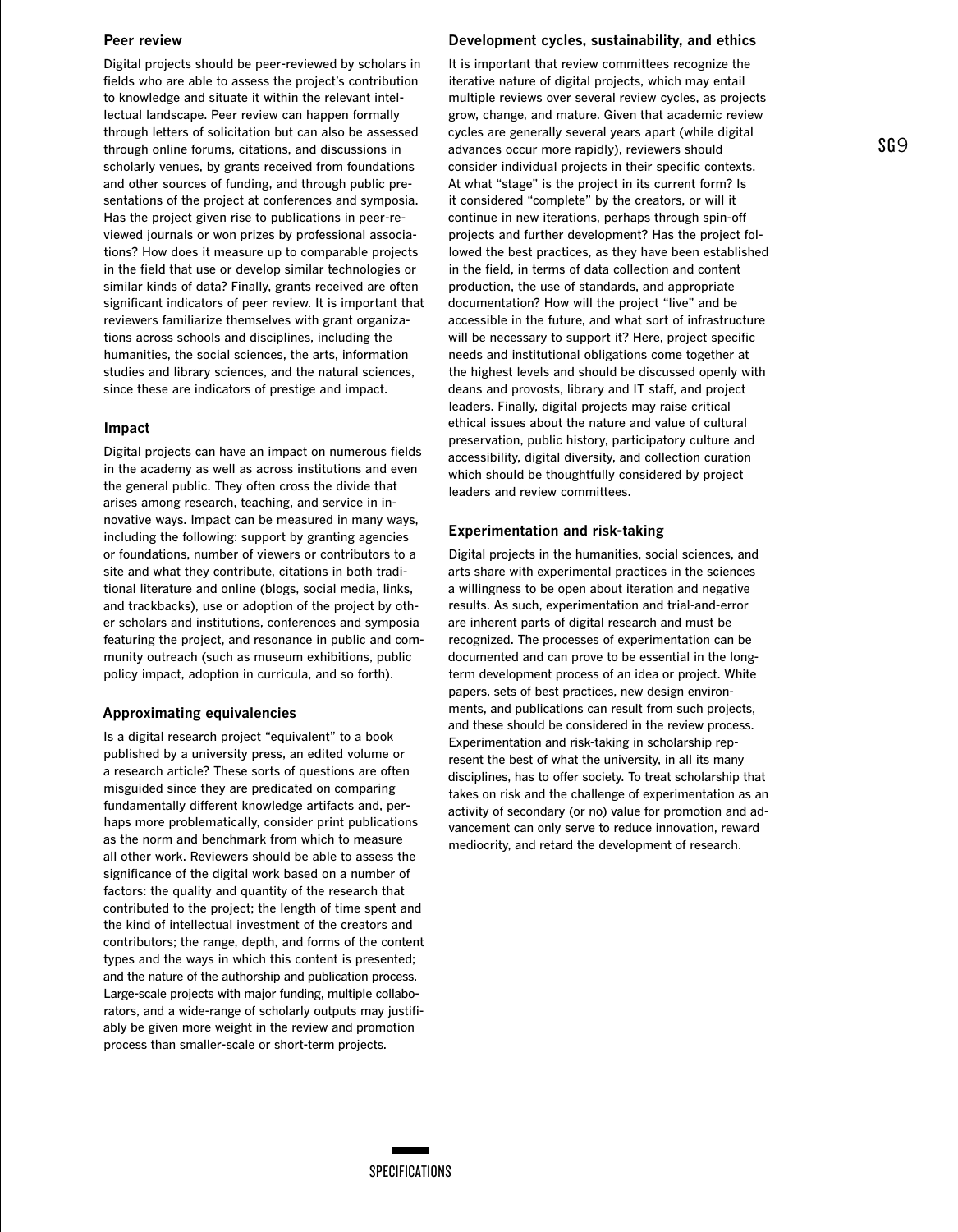# SPECIFICATION 2 Project-Based Scholarship

**SG10** 

Project-based scholarship exemplifies contemporary Digital Humanities principles. It differs from traditional scholarly publication in being team-based, distributed in its production and outcome, dependent on networked resources (technical and/or administrative), and in being iterative and ongoing, rather than fixed or final, in its outcome. It necessarily involves many dimensions of conception, design, coordination, and resource use that build extra layers of complexity onto the traditional approach to humanities research. The following list is useful to the creation of a grant proposal or research plan for project-based work and reflects best-practices standards (with the caveat that debate persists).

## **Contribution to knowledge**

The project should meet the criteria of any scholarly work through its contribution to knowledge in a discipline or field. How is the project in dialogue with an issue or topic in a given disciplinary field and how does it move the discourse forward in an innovative way? Does the project contribute to and advance the state of knowledge of a given field or fields?

#### **The model of knowledge**

How is the knowledge shaped and modeled: as an argument, a presentation, a display? What can be taken from the project as a theoretical principle, method, or information that is useful for other scholars, including those who are not engaged with Digital Humanities research? How does the project model and embody new knowledge?

#### **Research questions and digital media**

Digital environments allow for different approaches for relating and processing materials and this should be demonstrated in the research plan. Simply putting something online is not digital research. The litmus test is to ask what is being done that could not be done in print-based or traditional scholarship. How has the research project been formulated from within the affordances of digital methods?

#### **Tools and content**

Many digital projects involve innovative recombining and reconfiguring of existing tools toward the formulation of new knowledge. Is this a tools-based project or

a content-driven project and how do these intersect? How can the intellectual labor of the design and development of the "tool" be assessed in tandem with the "content"? To what extent are they inextricable and why?

#### **Methods**

Does the project have a thesis or guiding methodological principle? How did the digital platform allow it to be explored, tested, argued, demonstrated, or even refuted?

#### **Born digital and/or digitized artifact**

Digital projects often combine analog materials that have been scanned or digitized and elements that are born digital—analysis, research, processing, or newly authored files. Elements of information structure are also born digital. How are each of these elements understood and what role do they play in the overall project?

#### **Collections-sharing and licensing**

The future of humanistic learning and the level of societal impact that humanities scholarship can achieve depend upon unrestricted access to cultural and historical repositories; accordingly, the least restrictive licenses should be the norm. What kinds of licensing and intellectual property issues will the project encounter? How can the work be accessed and used by the scholarly community and public-at-large?

#### **Interface as knowledge representation and content-modeling**

The interface of a project expresses an argument in its design. Does it offer a snapshot of the contents of the project, or a set of entry points for activities that can be performed? Understanding the ways the interface is structured, how it embodies the ideas of the project, and how it supports the engagement with the project is essential.

#### **Team, collaborative, and project management**

Knowing who will take responsibility for each part of a digital project is crucial for development and design. Each participant's role should be spelled out in documentation: project conception, research plan, technical analysis, Web development (infrastructure), Web design (interface), content development, database design, and so on. Some account of the percentage of effort in the project as a whole should be indicated.

#### **Credit for intellectual contributions/authorship**

Project teams have to work collaboratively, and the research activity unfolds within the implementation; it is not separate from it. But the responsibility for the research question and the intellectual contribution of each participant should be made clear in documentation. This should include a description of how the project was shaped by design decisions, disciplinespecific knowledge, and technical expertise.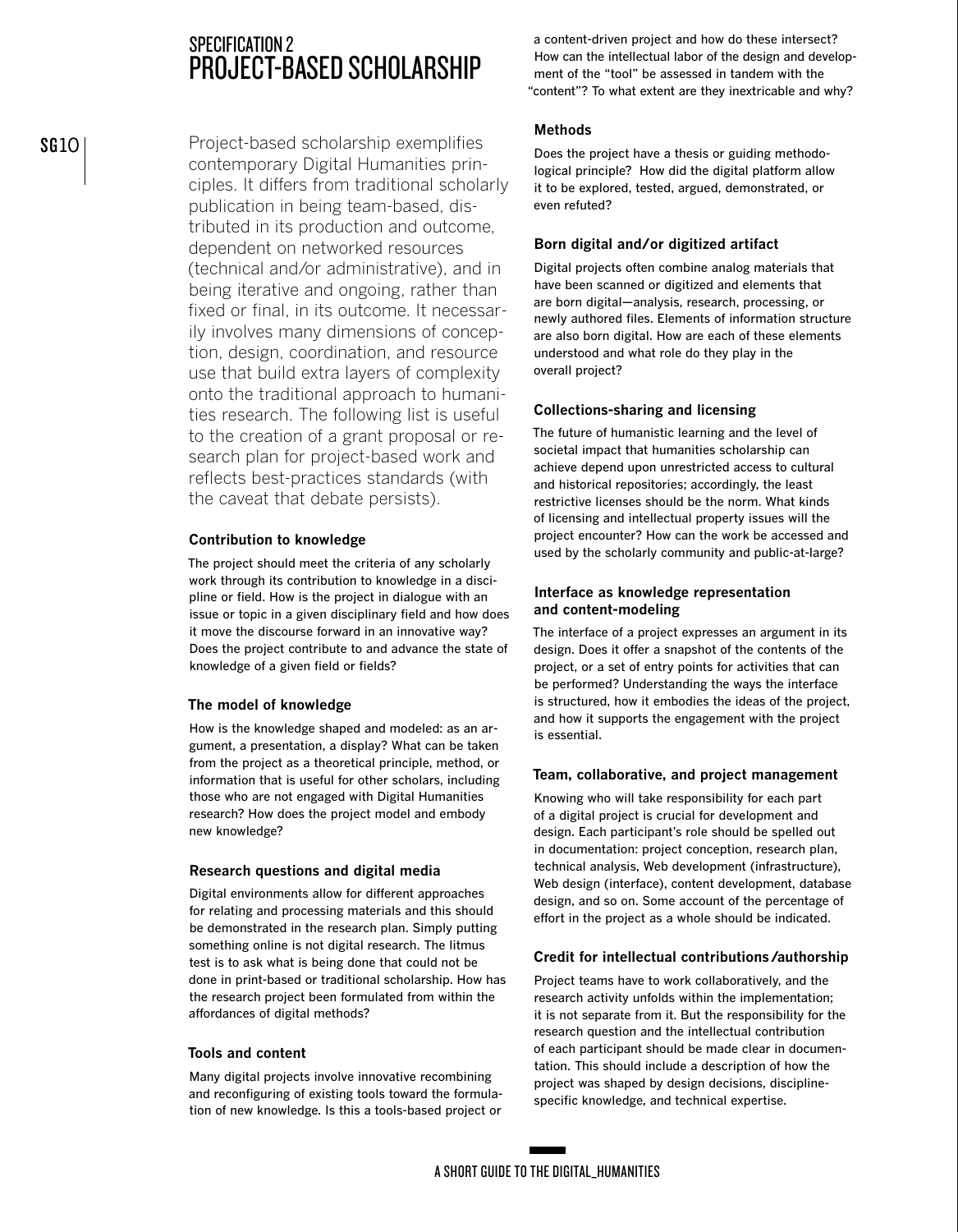#### **Info architecture/institutional cyber-infrastructure/systems administration**

Decisions about information architecture and design are crucial parts of the project. Knowing where the work will sit institutionally, how it will be supported and in what server environments, and how the software and/or platforms for content development will be chosen is at the foundation of the project. It is also necessary to know who will configure the server infrastructure, administer the systems, install the software (and keep it up to date), and back up the content.

#### **Open-source software and technology transfer**

Development of tools and platforms is one of the foundation stones of Digital Humanities projects. It is in the interest of the common enterprise of teaching and learning for software to be understood as a community resource with source code shared so as to enable support and development by the user community as a whole. In general, projects should be built with an eye toward fostering common solutions and shared platforms, though there may be times when one-offs serve a specific purpose. How does the project allow for the documentation and transfer of code, tools, platforms, and applications?

## **Documentation**

Documentation of the structure and design of a project is an essential piece of the work. Too often this is ignored. Documentation is essential for continuity of the project after its initial start-up, and it is an important contribution to the field, as well as a way for others to repurpose the design. Development processes should be documented; functional and technical specifications should be documented; system requirements for the project should be documented (for example, which browsers and versions are supported; what plug-ins are required); database entities and relational schemata should be documented; and, finally, code should be documented, including the publicly available code libraries used in the project, licensing agreements or user agreements (especially for APIs), and the intended operations of individual modules, with author attributions.

#### **Audience, user considerations**

Making clear who the audience for the project is and how its members are engaged in its development is important, even if the research is driven by an individual scholar's curiosity or agenda. Projects without audiences or users are silos into which work and resources disappear. User-testing is often a critically necessary part of the refinement of the project's interface and navigational features.

## **Compliance with all legal regulations**

Digital Humanities projects must follow Americans with Disabilities Act (ADA) standards in their design and must be compliant with intellectual property and copyright restrictions. The latter are, however, to be applied with a clear understanding of the right to fair use, the not-for-profit character of nearly all humanities

research, and the contribution that such research makes to the knowledge and recognition of cultural objects and heritage.

## **Publishing/dissemination models**

Getting attention for a digital project requires putting it into view in an online venue, getting it reviewed, and creating visibility within a scholarly community and among potential users and future contributors. Projects should have a plan for dissemination and publication. Projects built with and from communities have more buy-in than projects built by single scholars. Digital projects should not "rebuild the wheel" but instead strategically assess and, where possible, take advantage of existing software solutions, platforms, or tools. Both the future of humanistic learning and the ability of humanities scholarship to matter in society at large depend upon the unrestricted circulation of scholarly knowledge; accordingly, the least restrictive licenses should be the norm.

#### **Assessment criteria**

A project should have its metrics of success and failure stated explicitly. These might range from creating a project that proves a concept or demonstrates a design principle to a project that sets a goal of digitizing and marking up a particular amount of material or engaging a specific community in online discussion and discourse. Having clear goals and milestones is useful as a way to assess the relation between resources and results.

## **Conversation with multiple fields**

Is the project in dialogue with other works in its field, both those traditionally conceived as well as those realized in digital media? Do the authors understand and reference other research and digital projects as models? How does the project situate itself within the intellectual development of a given field or fields?

## **Sustainability**

However experimental its technology base, preservation strategies are a defining feature of good project design. Digital assets are fragile by nature, and this fragility needs to be addressed from the outset by means of a mid- to long-term preservation strategy. What is the plan for sustaining the digital project? Where will it be housed and maintained institutionally? How will those resources be sustained? What will it cost to continue the project, if it is open-ended, and what possible sources of revenue are there for this support? The labor of staff, students, and consultants as well as the costs of hardware, software, and other materials need to be taken into account, not to mention the intellectual commitments of the primary researcher and community of advisors and contributors.

## **Transparency**

All funding sources, whether monetary or in-kind donations, should be disclosed in the various outputs to which a Digital Humanities project gives rise.

specifications

SG 11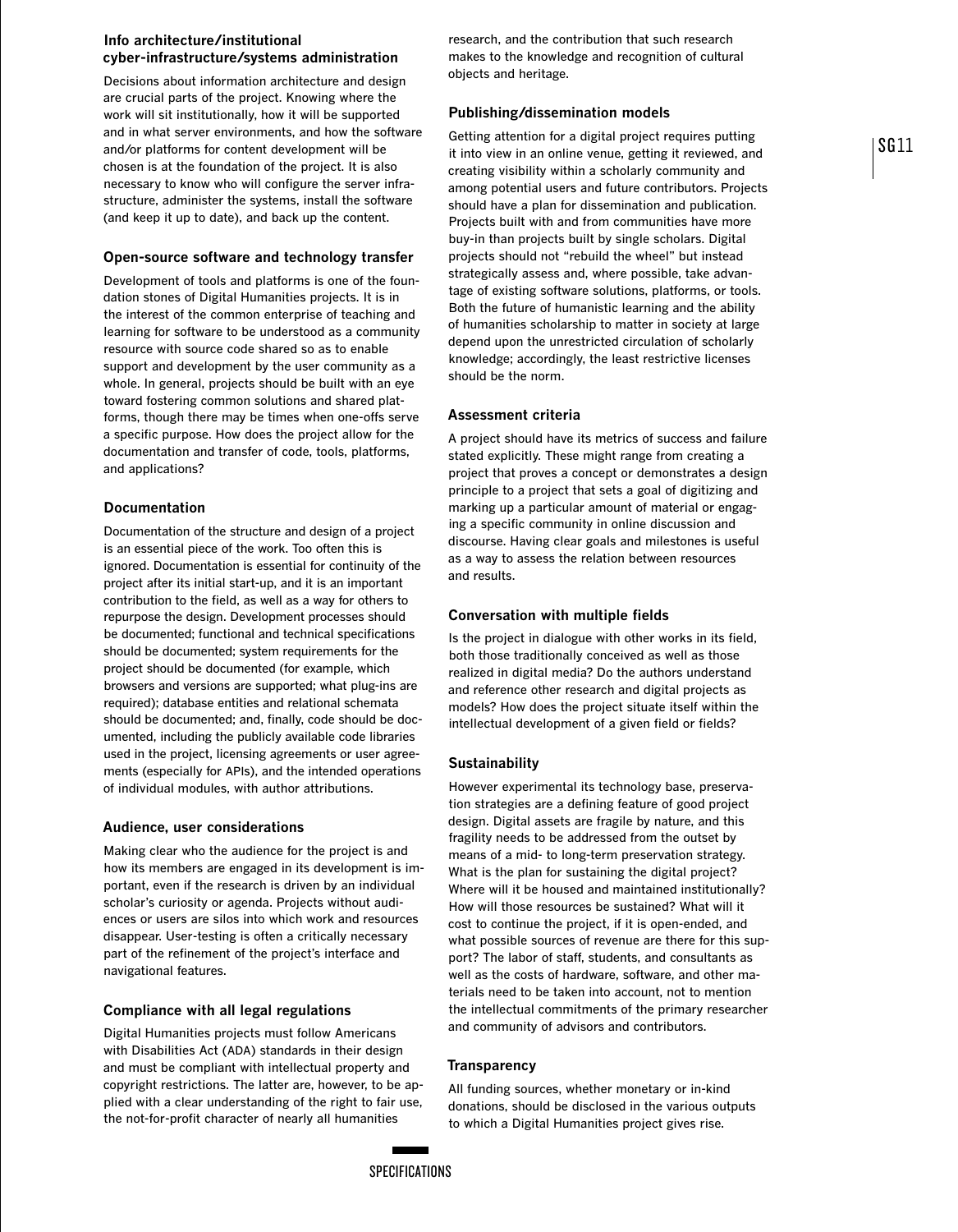# SPECIFICATION 3 Core Competencies in Processes and Methods

What are the basic skills essential for being able to do Digital Humanities work? How can such projects be supported within an academic or institutional environment? This advisory lists the fundamental elements necessary for the creation of digital research projects. The specific competencies will vary by field and discipline and not all projects require all of these competencies.

All digital projects have technical, administrative, and intellectual aspects to their production. As tools and platforms designed specifically for the Digital Humanities become increasingly available, building custom-designed projects will only be justified if a new tool or platform is part of the development or if the project has some demonstrably unique elements that require a one-off solution.

## **Technical**

Web development, infrastructure, server environment, interface design; choices about tools, platforms, software, and hardware.

## **Familiarity with data types and file formats**

On what basis are decisions about file formats and data types made?

## **Database knowledge**

If a database is part of the information architecture, what type is it? How will it work and why is it needed? What are the entities in the database, what are their attributes and relationships, and how will the objects be queried and sorted? Is the database open-source, proprietary, and/or licensed? What data sets will be used in the project and who controls them? What kind of permissions and rights will govern the data sets?

#### **XML structured data**

What schema or version of XML is being used and why? Is it used for mark-up or just for metadata?

#### **Metadata standards**

What process of metadata selection was used and how does the metadata standard suit the project and its disciplinary field as well as its institutional home? Are the metadata standards compliant with existing standards in the field?

#### **Scripting languages**

To what extent are scripting languages used in the project and how are they suited to the server and administrative environment in which they work, as well as to the tasks to which they are put?

#### **GIS platforms and spatial data**

Tools for spatial mapping and analysis have been developed within geographical disciplines for professional use but other more popular tools for mapping (like Google Earth) have a lower threshold for use. What are the spatial (and temporal) aspects of the data and how will these data be appropriately marked up for analysis? How will they be displayed within a mapping or GIS system, and what are the research questions that can be tested with such systems? Are the data already "spatial" and, if not, is this process automated or does it involve manual geo-rectification of materials (whether maps, historical photographs, videos, or oral histories)? How will this be done, by whom, and with an eye toward what standards for visualization and sharing within and across geo-browser applications?

## **Virtual simulation tools**

Virtual worlds and three-dimensional modeling are tools for creating immersive environments for historical research and presentation. Again, what tools, software, and systems are being used and for what ends? What standards are being followed and how will various communities of practice engage with the models, simulations, and virtual worlds? Into which existing platforms will the models be placed and what kind of constraints do these platforms have?

#### **Existing and emerging platforms for content management and authoring**

How will the project manage existing content and support the growth of new content? Who are the authors of this proposed content, and how will they input it? Will they need to be technically savvy or does a browser interface enable their participation? What content management systems are used in the infrastructure or repository? Do the content management systems enable data to be shared across platforms and repositories?

#### **Interface design as knowledge modeling**

How is content displayed in the interface and how does a user navigate this content through the interface? What is the interface model and how does it express the knowledge model of the project and support its mission?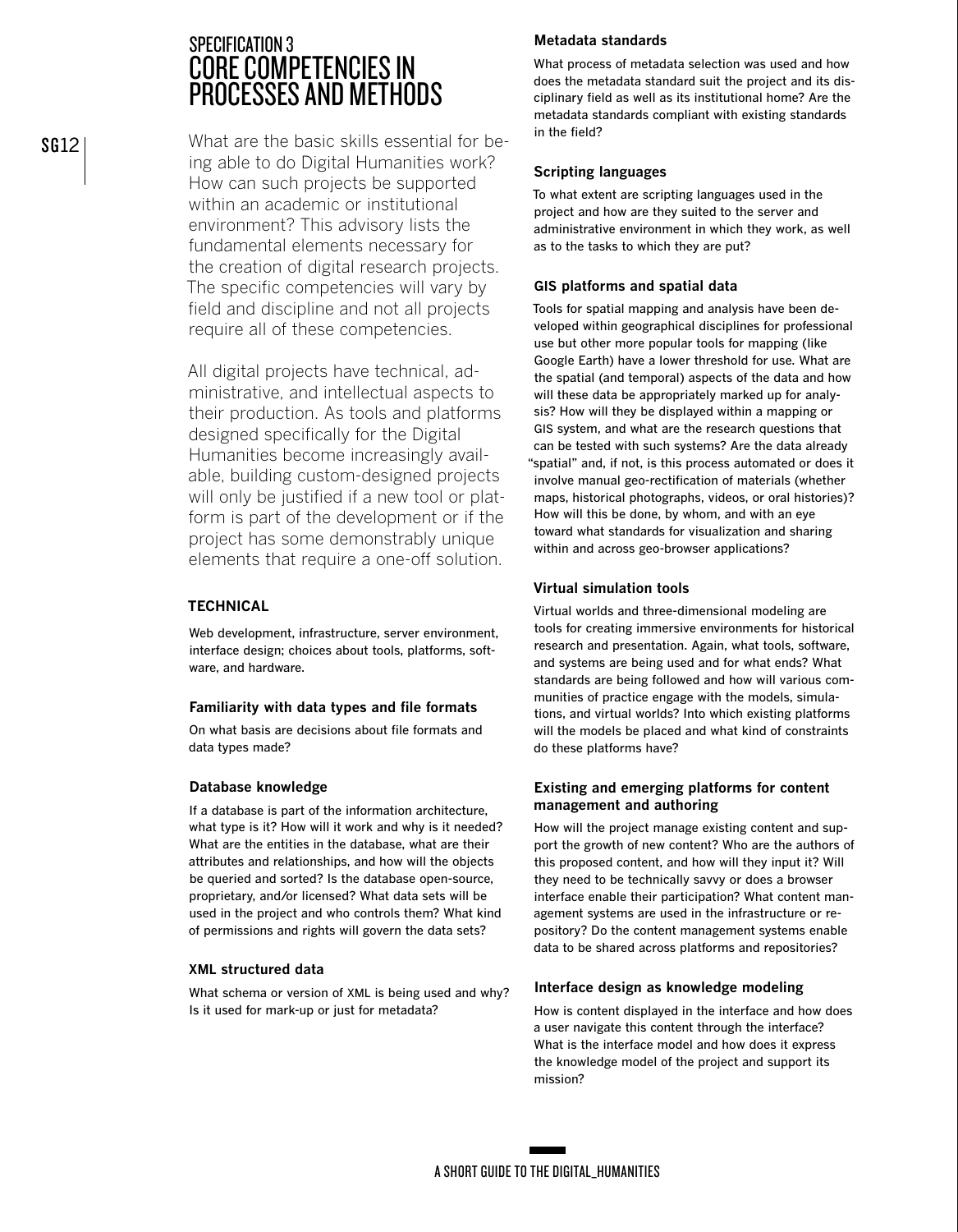#### **Game engines**

Game economies have a role to play in scholarly work as well as in entertainment. Understanding the way game engines might be incorporated into a project to support participation is useful in certain circumstances.

## **Design for mobility and diversity**

Does the project have dimensions that will make its content available on mobile applications or allow it to be repurposed for use in multiple contexts? Will the project work on different platforms? Will it work across cultural, linguistic, and social divides? Is the project ADA compliant, or does it have limitations for use by persons with disabilities?

## **Custom-built vs. off-the-shelf**

Is part of the project's research the designing and building of a platform or tool, and if so, can this work be repurposed or generalized from its customized use for a broader audience? If off-the-shelf solutions or standard software systems are being used, how were they chosen? Many times, Digital Humanities projects will be a combination of these two approaches, using existing APIs, standard content management systems, or blogging engines that can be variously customized and extended to address the specific needs of a project.

## **intellectual**

While the most visible intellectual element is usually the content, it is important to recognize that Digital Humanities projects present arguments and knowledge experiments in many different ways, often contributing to the creation of new knowledge through complex interactions, visualizations, data and data structures, and even code. Digital Humanities projects are not just about the content (although this is often primary), but also about the design of multiple levels of knowledge and argument from the operations on the back-end database to the front-end access points of a user interface.

## **Cross-cultural communication**

Has consideration been given to the ways in which the design of the project will work cross-culturally? Is it meant to engage communities whose language and/or cultural orientation will be varied?

## **Generative imagination**

Is the project generative and will it continue to create new content, dialogue, debate, and engagement, or is it largely a packaged repository of content meant to be viewed and used but not altered through contributions or extensions? Both of these are worthwhile and serve different needs, audiences, and intellectual goals.

## **Iterative and lateral thinking**

How might the project change over time, and how will reflections on its limitations be used to improve each iteration? Can the project "play well" with other projects by sharing data through Web services frameworks or code modules through code-sharing repositories?

## **administrative**

Resource allocation, reporting lines, clear job descriptions, goals, and outlines of responsibility for all involved are crucial and should be spelled out in a memorandum of understanding, at the very least.

## **Intellectual property**

Have rights and copyright clearances for intellectual property been managed and documented? The terms for use of content should be posted clearly on the site and the contact information for inquiring about the use of intellectual property easy to locate.

## **Institutional circumstances**

What is the institutional home for this project and who will be responsible for its maintenance after the project is built? Costs and impacts on human and material resources should be assessed.

## **Sustainability, funding, and preservation**

Long-term plans for sustainability can include migration of the project into an institutional repository, or archiving on a server or paid service provider, or creation of a revenue stream and business model for its ongoing support and maintenance. Collaboration with institutional entities, particularly libraries and data repositories, will be necessary for preserving data created for and by a Digital Humanities project. Can the data be "outputted" easily from the project and archived in standard formats that are widely readable? What kind of data management plan has been created and how will it be implemented? Are there any privacy or security concerns that need to be addressed?

specifications

SG SG13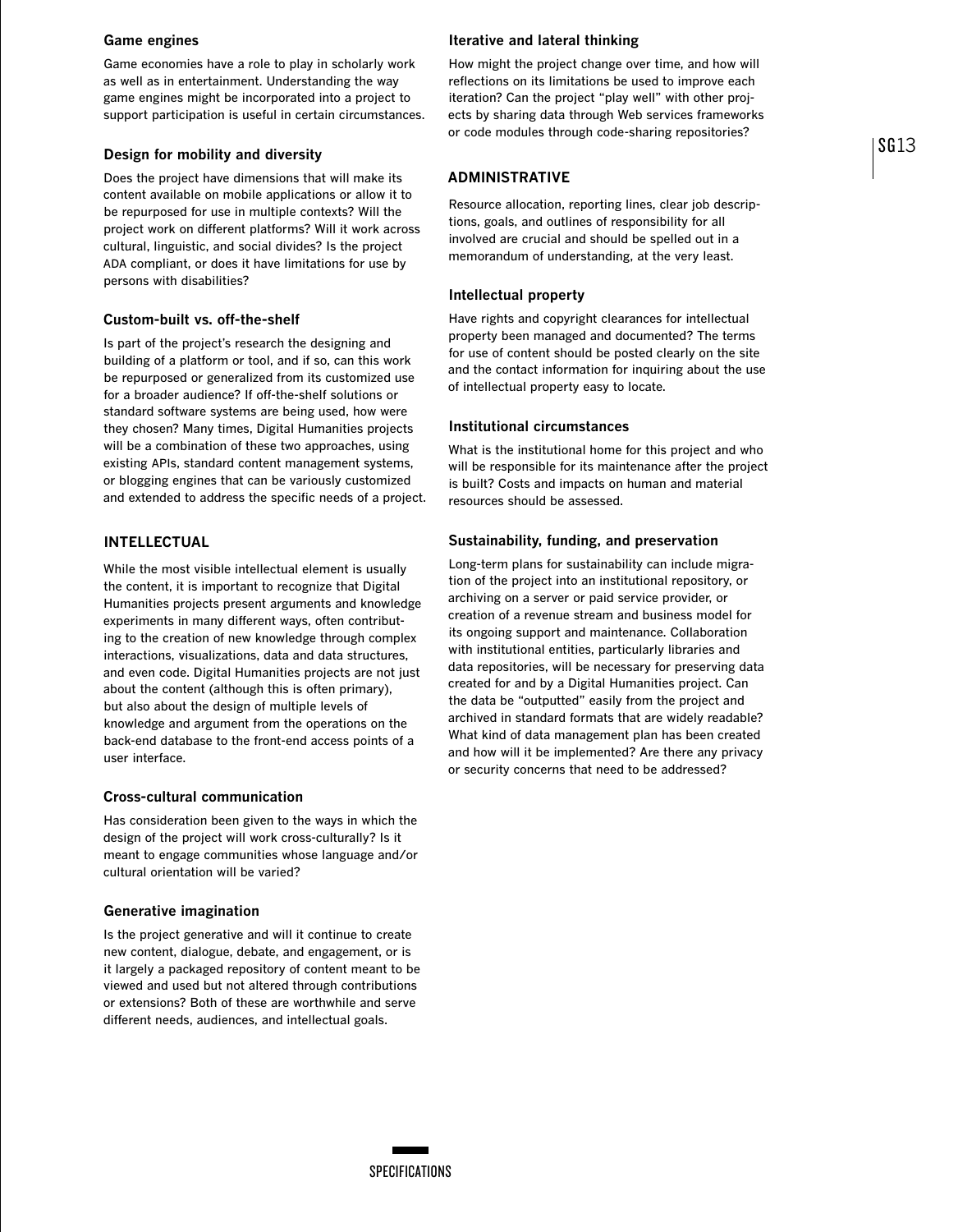# SPECIFICATION 4 learning outcomes for the Digital Humanities

While core assessment standards remain continuous with those of traditional classroom-based humanities pedagogy, the Digital Humanities recognizes the importance of additional outcomes produced by hands-on, experiential, and project-based learning through doing. Digital Humanities pedagogy emphasizes teamwork and implies an increased role for peer assessment, as well as attention to a widened set of skills beyond text-based critical thinking and communication. Outcomes emphasize the ability to think critically with digital methods to formulate projects that have humanities questions at their core. Among the learning outcomes for the Digital Humanities, we prioritize the following:

#### **Ability to integrate digitally driven research goals, methods, and media with disciplinespecific inquiry**

Acquire and demonstrate new fluencies from working within and navigating across various information platforms to conceptualize and carry out discipline-specific research. In practice, this means bringing together the traditional tools of humanistic thinking (interpretation and critique, historical perspective, comparative cultural and social analysis, contextualization, archival research) with the tools of computational thinking (information design, statistical analysis, geographic information systems, database creation, and computer graphics) to formulate, interpret, and analyze a humanities-based research problem.

#### **Ability to understand, analyze, and use data**

Demonstrate ability to synthesize data from multiple sources and harness multi-modal and multimedia technologies to produce digital arguments. Create capacity to formulate a research problem or question that lends itself to a computational approach. Develop ability to analyze problems by applying digital methods to humanities-based data and to interpret the results of digital analysis and computationally produced outcomes in a critically significant way.

#### **Develop critical savvy for assessing sources and data**

Judging the reliability of information and knowledge presented in a digital environment requires skills of discernment that examine the source, the authority, and the legitimacy of the digital material. With regard to data, this means examining how they were obtained, marked-up, stored, and variously made accessible to end-users.

## **Ability to use design critically**

Understand the importance of knowledge design in communication, project development, and long-term preservation of digital data in ways that go beyond competence to a critical understanding of tools, their uses and limitations. Develop ability to use computational design thinking to produce forms of argument and expressions of interpretation.

#### **Ability to assess information and information technologies critically**

Interrogate digital, visual, and multi-modal information as evidence and critique its formation and validity. Critique the digital features of publications for a) scholarly relevance, b) best practices (e.g., online footnoting and citation, transparency of sources and data), c) attribution, d) authority and argumentative rigor. Understand and critique the epistemologies, worldviews, and structuring assumptions built into digital platforms, technologies, visualizations, and even computational languages.

# **Ability to work collaboratively**

Think across disciplines, media, and methodologies on multi-authored research projects, project proposals, reports, and presentations aimed at both academic and nonacademic communities. Work in teams and participate in peer assessment. Acquire knowledge of the development life cycle of a Digital Humanities project and the ability to understand the needs and priorities of each phase of development. Meet aggressive deadlines and produce completed, fully functional digital prototypes, products, research tools, and publications. Identify and assess specific contributions and roles in collaborative projects for the purposes of peer review and intellectual credit.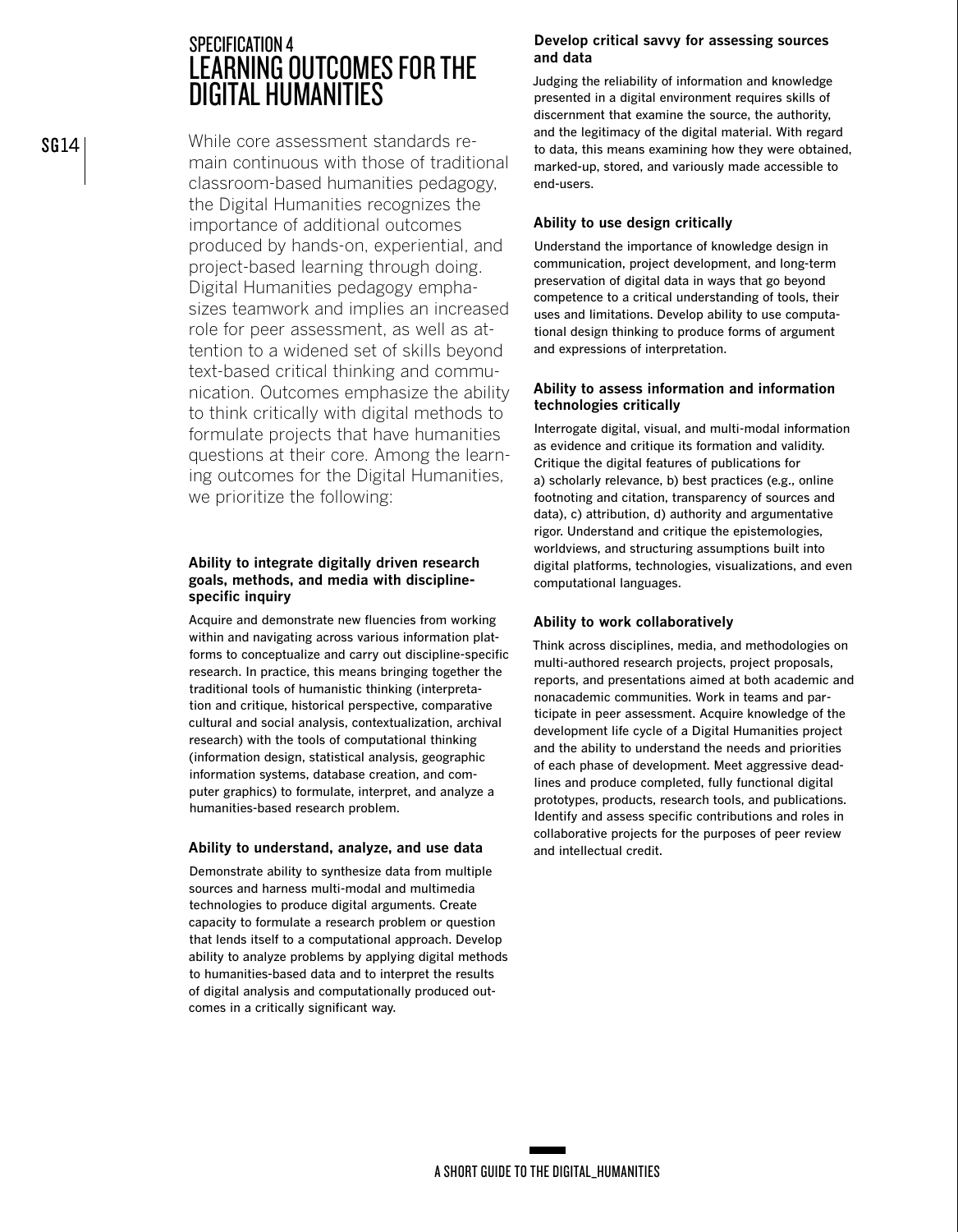# SPECIFICATION 5 Creating Advocacy

Among its other activities, digital scholarship asserts the possibility of changed relations between consumers and producers of cultural work. Listed here is a set of considerations for addressing the cultural significance of humanities work, of transforming individuals into prosumers with critical insight into the workings of digital platforms. It also contains a handful of crucial points on which to advocate for Digital Humanities as a field.

## **Value of the cultural record**

Humanistic scholarship is engaged with the production, preservation, and interpretation of the cultural record. Gauging the value of legacy materials and vetting the value of contemporary contributions is essential. In what ways does the project contribute to the cultural record (through preservation of materials, through interactions among contributors, through modes of public engagement, and so forth)?

#### **Humanistic values/cultural significance and legitimacy**

Demonstrating the value of interpretive methods and fundamental humanistic values as a counter to those of managed culture is an essential part of advocacy. How are the values and perspectives of the humanities a central part of the contributions of the project? What does the project contribute to the cultural record and how is this record legitimated (and by whom)?

## **Expanded notions of community and participation**

For whom is this project of value and how are they engaged in its production, reception, or preservation? What notions of community and participation are central to the project? How is participation opened up, managed, and facilitated? How are decisions about permissions for participation, inclusion and/or exclusion, made and who makes them? And what are the limits, liabilities, and challenges that remain for participation without restriction?

#### **Ability to analyze modalities of organization and presentation**

Skills for understanding the ways media organize and present arguments are the foundations of informed use of information in any environment. The specific characteristics of digital media—in all their multiple, hybrid, and overlapping forms—need their own languages of assessment.

#### **Reflexive awareness of coercive regimes**

All media conceal as well as reveal the rules according to which they include certain kinds of expressions and prevent others. What is possible in any given digital space or project and what is not? We must be reflexive, dialectical thinkers aware that any "solution" always prevents certain questions and problems from arising, while privileging the very ones to which it is the answer. All technologies are coercive in some respect, and many have become so naturalized that we no longer consider them coercive but rather self-evident and necessary. It is up to digital humanists to denaturalize these technologies and create fissures for new, imaginative possibilities to come about.

## **Thinking beyond the ideologies of templates and structured discourse**

How do we read the embodiment of power dynamics and relations in the organization of structured spaces and processes? The digital environment structures its ideological expression in the graphical interfaces, the data types, the database relations, as well as in the content of each project. Epistemological defamiliarization—the "making strange"—is an important feature of modern critical thought. The force of delight, surprise, and even alienation in the face of innovative inventions are the enlightening elements of contemporary imaginative thought. What can be shown to wake us from our passive consumption? And how do new ways of knowing, engaging, and designing become the very means to provoke inquiry, generate thought, deepen values, and contribute to the cultural record of our species?

## **From passive consumer to active prosumer**

The role of reader and viewer varies from that of a consumer of material on display to that of a critically informed and discriminating prosumer of cultural materials. How does the project facilitate productive, critical engagement rather than passive consumption?

## **Creation of citizen-scholars and scholarcitizens**

Many projects support the substantive participation of amateurs, scholars without professional affiliation whose expertise in a field is highly developed, informed, and driven by intellectual passion. In what ways does the project integrate (and also evaluate) a multiplicity of perspectives and knowledge-creators? How do scholars—traditionally conceived—become engaged with a broader pubic citizenry, and, similarly, how are citizens engaged in the intellectual project of knowledge creation as scholars?

SG SG15

specifications